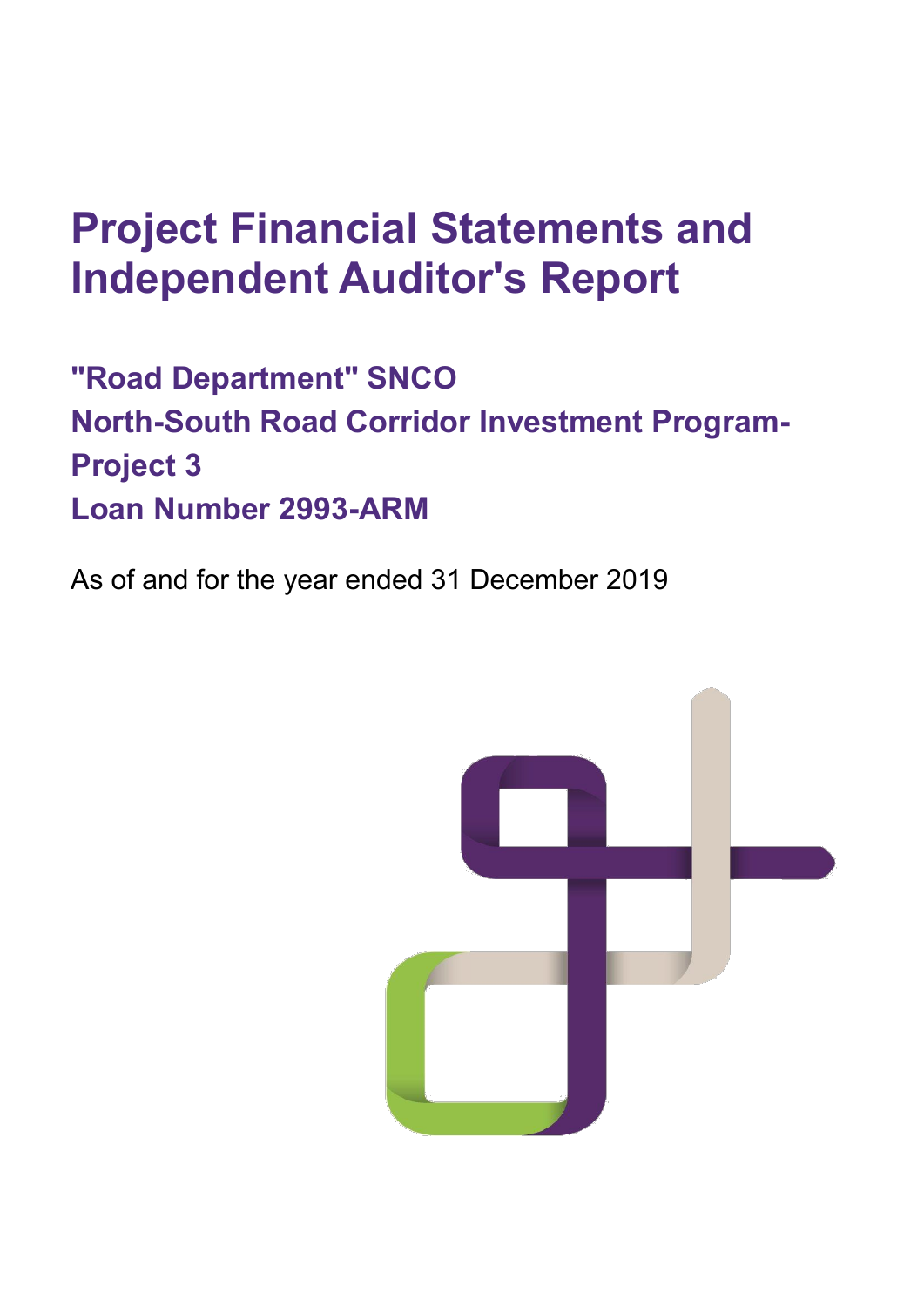# **Contents**

| Independent auditor's report                       | 3  |
|----------------------------------------------------|----|
| Statement of the Project sources and uses of funds | 6  |
| Advance account (USD) statement                    | 7  |
| Government co-financing account (AMD) statement    | 8  |
| SOE withdrawal schedule                            | 9  |
| Notes to the Project financial statements          | 10 |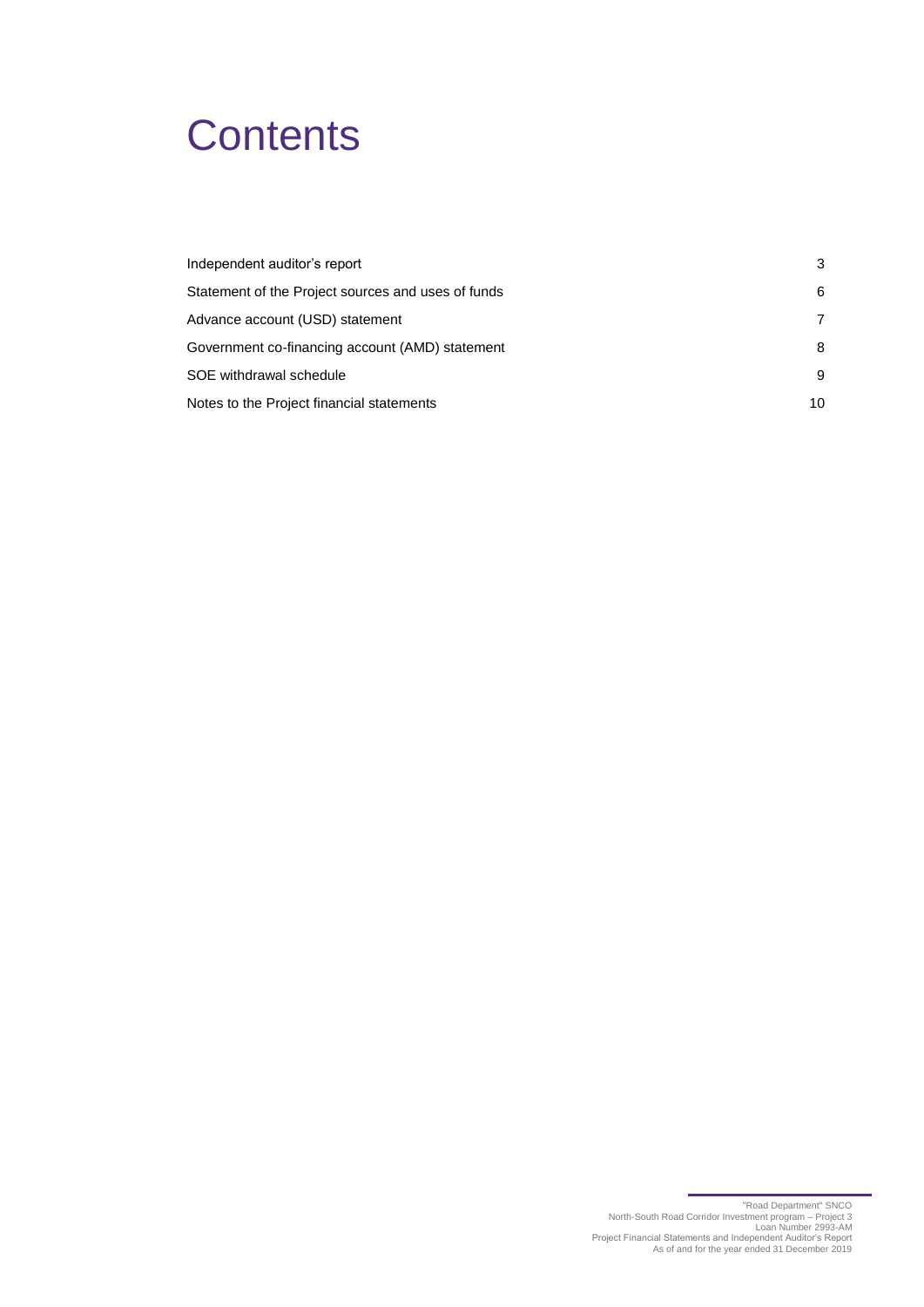# <span id="page-2-0"></span>Independent auditor's report

Երևան Պլազա բիզնես կենտրոն ՀՀ, ք. Երևան 0015 Գրիգոր Լուսավորչի 9

 $\textsf{c}_{.}$  + 374 10 500 964 +374 10 500 961

 **Grant Thornton CJSC** Yerevan Plaza Business Center

9 Grigor Lusavorich Street Yerevan 0015, Republic of Armenia

T + 374 10 500 964 + 374 10 500 961

To the Government of the Republic of Armenia

#### *Opinion*

We have audited the project financial statements of North-South Road Corridor Investment Program-Project 3 (the "Project"), financed by the Asian Development Bank (the "ADB") Loan number 2993-ARM, implemented by the "Road Department" SNCO, which comprise the statement of project sources and uses of funds, the advance account statement and the government co-financing accounts statement as of and for the year ended 31 December 2019 and the statement of expenditures ("SOEs") submitted to the ADB for the year ended 31 December 2019 in support of Loan Agreement 2993-ARM withdrawals, and notes to the project financial statements, including a summary of significant accounting policies.

In our opinion,

- the accompanying project financial statements and appended notes that were also the subject of the audit, give a true and fair view of the cash position of the North-South Road Corridor Investment Program-Project 3 (Loan number 2993-ARM) as of 31 December 2019, and of the cash received and cash paid for the year then ended in accordance with the International Public Sector Accounting Standards ("IPSAS") *Financial Reporting Under the Cash Basis of Accounting* issued by the International Public Sector Accounting Standards Board of the International Federation of Accountants, the Asian Development Bank guidelines ("Project Financial Management and Analysis") and the covenants of the Loan number 2993- ARM;
- the "Road Department" SNCO has utilized all proceeds of the loan withdrawn from the Asian Development Bank only for purposes of the Project as agreed between the Republic of Armenia and the Asian Development Bank, in accordance with the loan agreement; and no proceeds of the loan have been utilized for other purposes;
- as of the reporting date the "Road Department" SNCO was in compliance with all financial covenants of the Loan Agreement number 2993-ARM.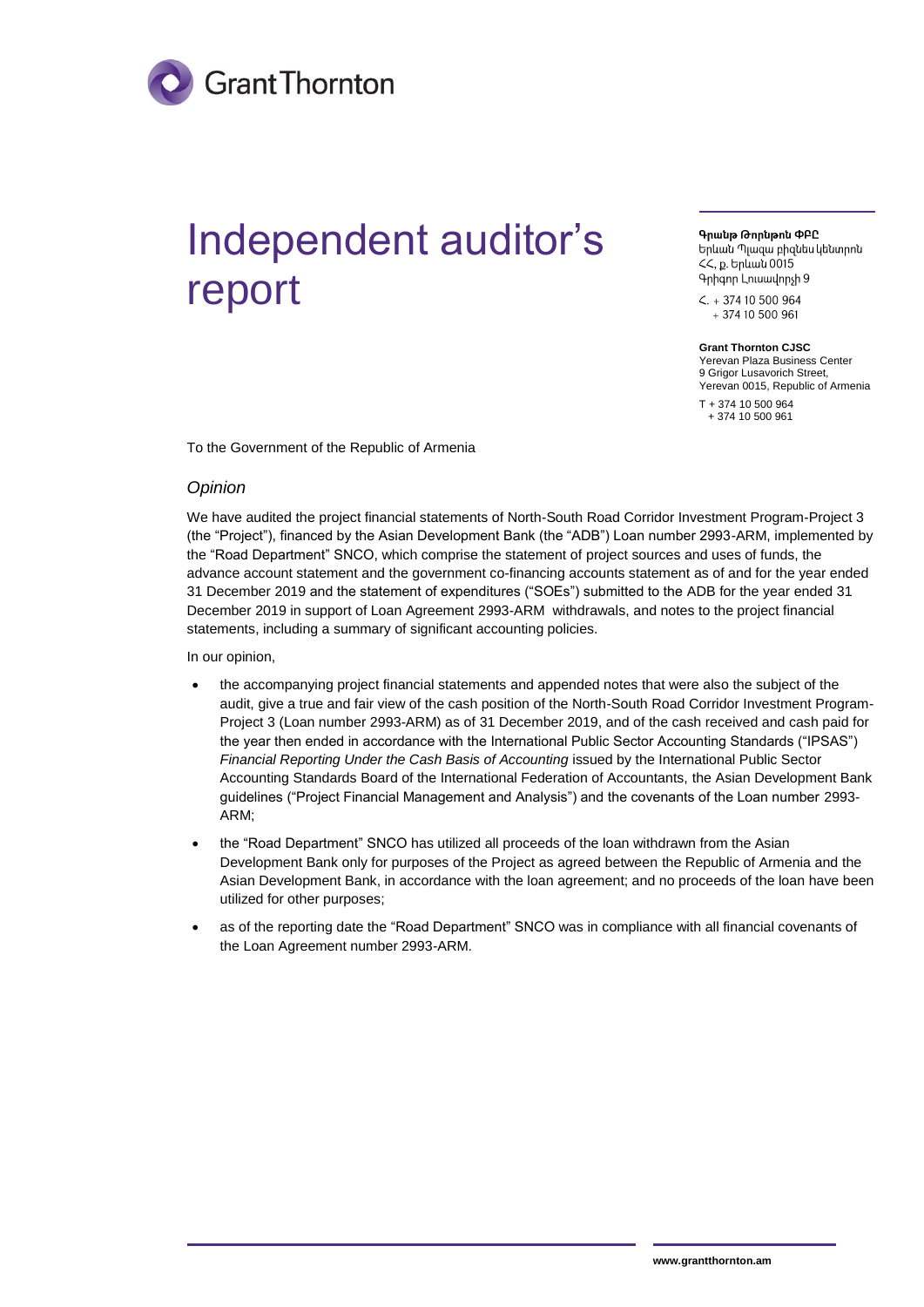

In addition:

- (a) with respect to the statements of expenditures, adequate supporting documentation has been maintained to support claims to the Asian Development Bank for reimbursements of expenditures incurred; and (b) expenditures are eligible for financing under Loan Agreement number 2993-ARM.
- (a) the advance account and the government co-financing accounts give a true and fair view of the receipts collected and payments made during the year ended 31 December 2019; and (b) these receipts and payments support advance account liquidations/replenishments during the year ended 31 December 2019.

#### *Basis for Opinion*

We conducted our audit in accordance with International Standards on Auditing ("ISAs"). Our responsibilities under those standards are further described in the *Auditor's Responsibilities for the Audit of the Project Financial Statements* section of our report. We are independent of the "Road Department" SNCO in accordance with the International Ethics Standards Board for Accountants' Code of Ethics for Professional Accountants (the "IESBA Code") together with the ethical requirements that are relevant to our audit of the financial statements in the Republic of Armenia, and we have fulfilled our other ethical responsibilities in accordance with those ethical requirements. We believe that the audit evidence we have obtained is sufficient and appropriate to provide a basis for our opinion.

#### *Emphasis of Matters*

- We draw attention to note 2 to the project financial statements, which describes the basis of accounting. The project financial statements are prepared to assist the management of the "Road Department" SNCO to meet the requirements of the financial reporting of the Asian Development Bank. As a result, the project financial statements may not be suitable for another purpose. Our opinion is not modified in respect of this matter.
- We draw attention to note 10 to the project financial statements which describes the effect of a new disease COVID-19. Our opinion is not modified in respect of this matter.

#### *Responsibilities of Management for the Project Financial Statements*

Management of the "Road Department" SNCO is responsible for the preparation and fair presentation of the project financial statements in accordance with IPSAS *Financial Reporting Under the Cash Basis of Accounting*, the financial covenants of the Loan Agreement 2993-ARM and the Asian Development Bank guidelines, and for such internal control as management determines is necessary to enable the preparation of project financial statements that are free from material misstatement, whether due to fraud or error.

#### *Auditor's Responsibilities for the Audit of the Project Financial Statements*

Our objectives are to obtain reasonable assurance about whether the project financial statements as a whole are free from material misstatement, whether due to fraud or error, and to issue an auditor's report that includes our opinion. Reasonable assurance is a high level of assurance, but is not a guarantee that an audit conducted in accordance with ISAs will always detect a material misstatement when it exists. Misstatements can arise from fraud or error and are considered material if, individually or in the aggregate, they could reasonably be expected to influence the economic decisions of users taken on the basis of these project financial statements.

As part of an audit in accordance with ISAs, we exercise professional judgment and maintain professional skepticism throughout the audit. We also:

- Identify and assess the risks of material misstatement of the project financial statements, whether due to fraud or error, design and perform audit procedures responsive to those risks, and obtain audit evidence that is sufficient and appropriate to provide a basis for our opinion. The risk of not detecting a material misstatement resulting from fraud is higher than for one resulting from error, as fraud may involve collusion, forgery, intentional omissions, misrepresentations, or the override of internal control.
- Obtain an understanding of internal control relevant to the audit in order to design audit procedures that are appropriate in the circumstances, but not for the purpose of expressing an opinion on the effectiveness of the "Road Department" SNCO's internal control.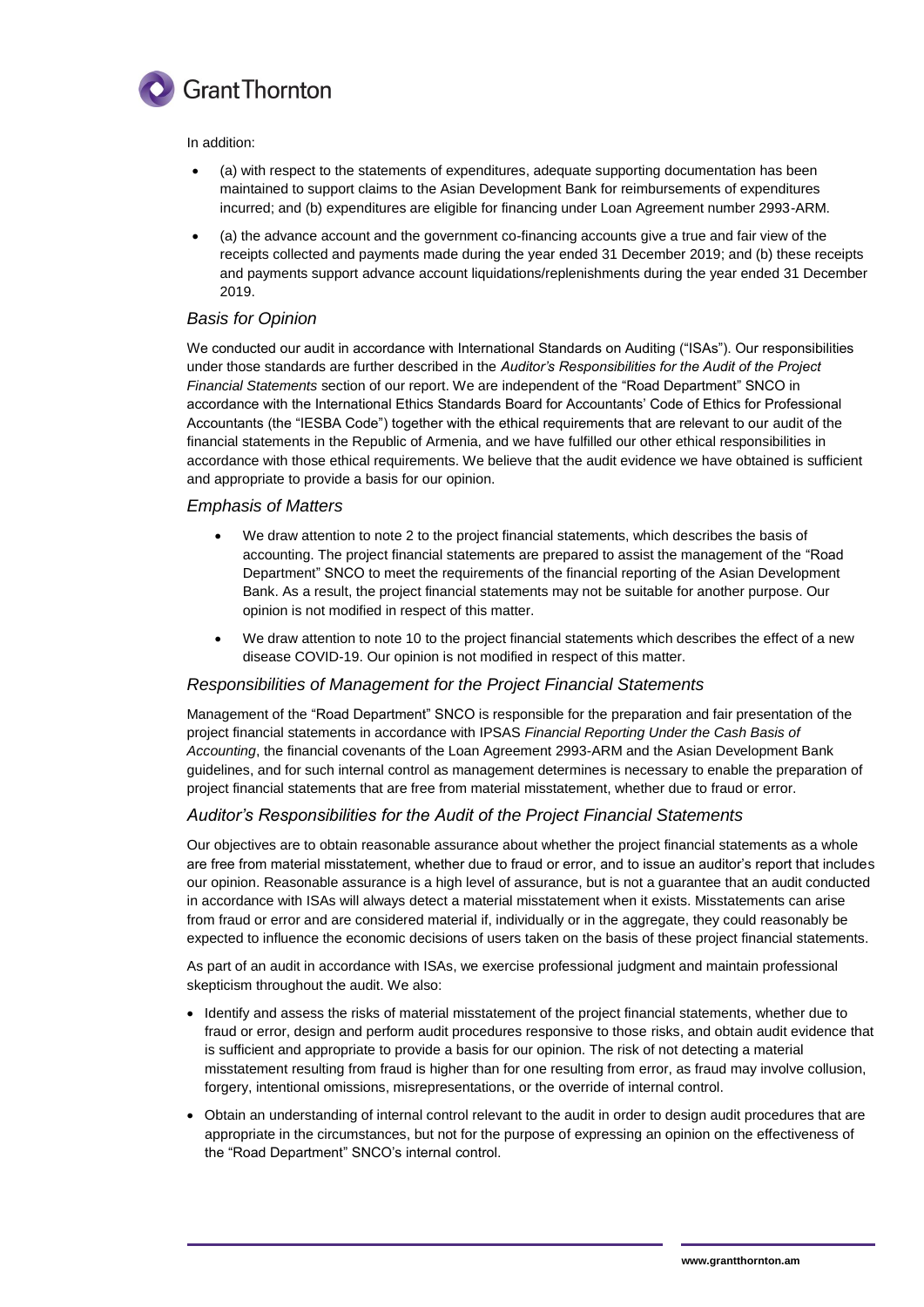

- Evaluate the appropriateness of accounting policies and the reasonableness of accounting estimates and related disclosures made by management.
- Evaluate the overall presentation, structure and content of the project financial statements, including the disclosures, and whether the project financial statements represent the underlying transactions and events in a manner that achieves fair presentation.

We communicate with the management, among other matters, the planned scope and timing of the audit and significant audit findings, including any significant deficiencies in internal control that we identify during our audit.

Armen Hovhannisyan Chief Executive Officer 4 December 2020«Aruta enruenux 00040569

Emil Vassilyan, FCC Engagement Partner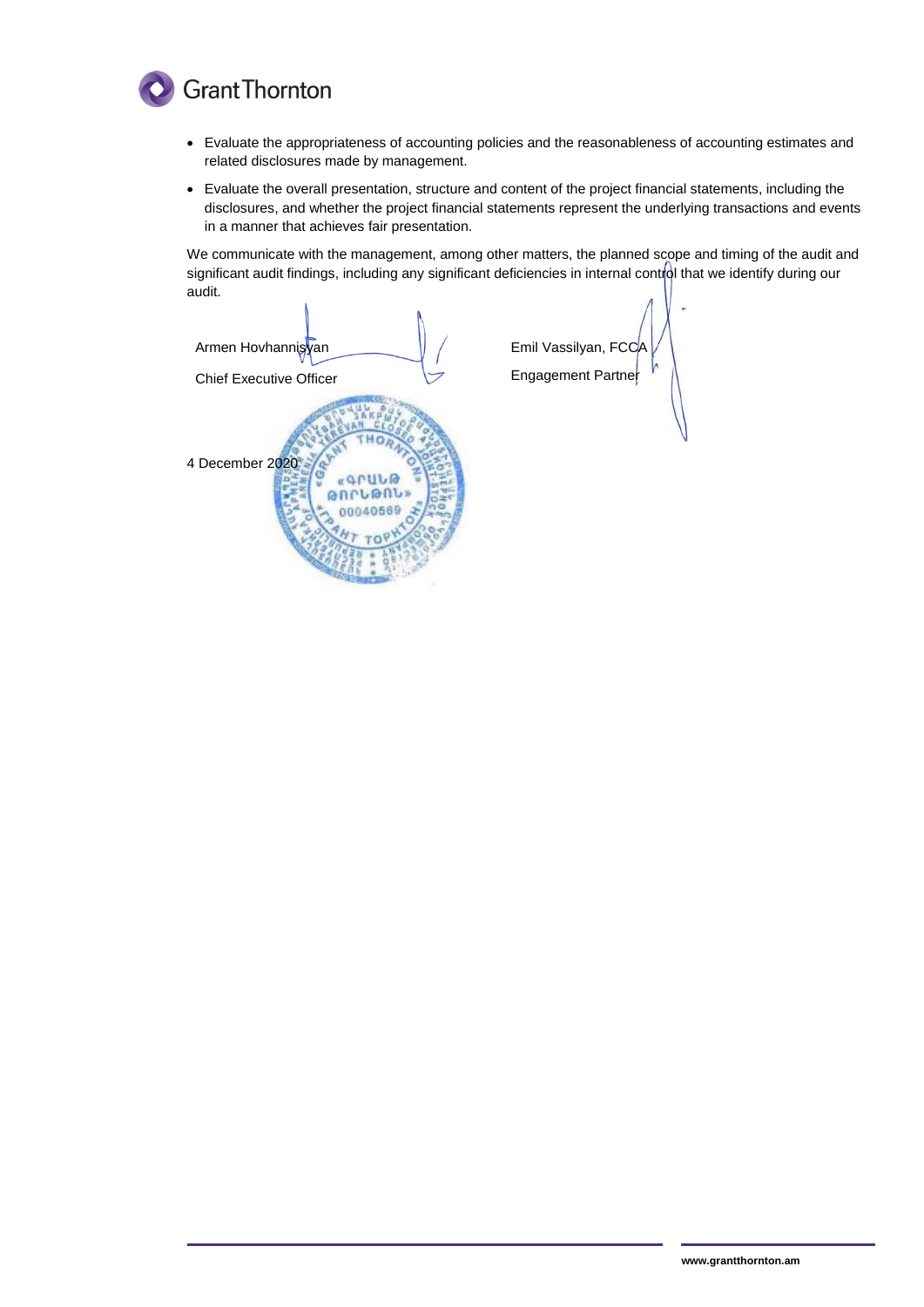# Statement of the Project sources and uses of funds

| In USD                              |                |                | <b>Actual</b>                       |             |                                     |              | <b>Budget</b>                       | Variance      |                                     |
|-------------------------------------|----------------|----------------|-------------------------------------|-------------|-------------------------------------|--------------|-------------------------------------|---------------|-------------------------------------|
|                                     | <b>Note</b>    | 2019           | As of 31<br><b>December</b><br>2019 | 2018        | As of 31<br><b>December</b><br>2018 | 2019         | As of 31<br><b>December</b><br>2019 | 2019          | As of 31<br><b>December</b><br>2019 |
|                                     |                |                |                                     |             |                                     |              |                                     |               |                                     |
| Opening balance of bank accounts    | 4              | 783,775        |                                     | 910,279     |                                     |              |                                     |               |                                     |
|                                     |                |                |                                     |             |                                     |              |                                     |               |                                     |
| <b>Add: Financing</b>               |                |                |                                     |             |                                     |              |                                     |               |                                     |
| ADB loan number 2993 - ARM          | 5              | 10,284,276     | 41,163,634                          | 7,491,914   | 30,879,358                          |              |                                     |               |                                     |
| Government co-financing             | 6              | 2,052,478      | 11,902,450                          | 1,424,726   | 9,849,972                           |              |                                     |               |                                     |
| <b>Total financing</b>              |                | 12,336,754     | 53,066,084                          | 8,916,640   | 40,729,330                          |              |                                     |               |                                     |
| Gain from exchange rate differences |                | 7,293          | 14,924                              | 1,517       | 7,631                               |              |                                     |               |                                     |
| Less: Expenses                      |                |                |                                     |             |                                     |              |                                     |               |                                     |
| ADB Ioan number 2993-ARM            | 7.1            | (9,927,813)    | (40, 807, 171)                      | (7,491,914) | (30, 879, 358)                      | (11,090,685) | (41, 970, 043)                      | (1, 162, 872) | (1, 162, 872)                       |
| Government co-financing             | 7.2            | (1,948,579)    | (11,022,407)                        | (1,552,747) | (9,073,828)                         | (2,879,140)  | (11,952,968)                        | (930, 561)    | (930, 561)                          |
| <b>Total expenses</b>               |                | (11, 876, 392) | (51,829,578)                        | (9,044,661) | (39,953,186)                        | (13,969,825) | (53, 923, 011)                      | (2,093,433)   | (2,093,433)                         |
| Closing balance of bank accounts    | $\overline{4}$ | 1,251,430      |                                     | 783,775     |                                     |              |                                     |               |                                     |

The project financial statements were approved on 4 December 2020 by:

Stepan Machyan

Marina Safaryan **Action** Head of Financial Management and R

**Acting General Director** 

**Ascounting Department, Chief Accountant** 

This statement is to be read in conjunction with the notice and forming part of the project financial statements set out on pages 10 to 18.

"Road Department" SNCO North-South Road Corridor Investment program - Project 3 Loan Number 2993-AM Project Financial Statements and Independent Auditor's Report As of and for the year ended 31 December 2019 6

027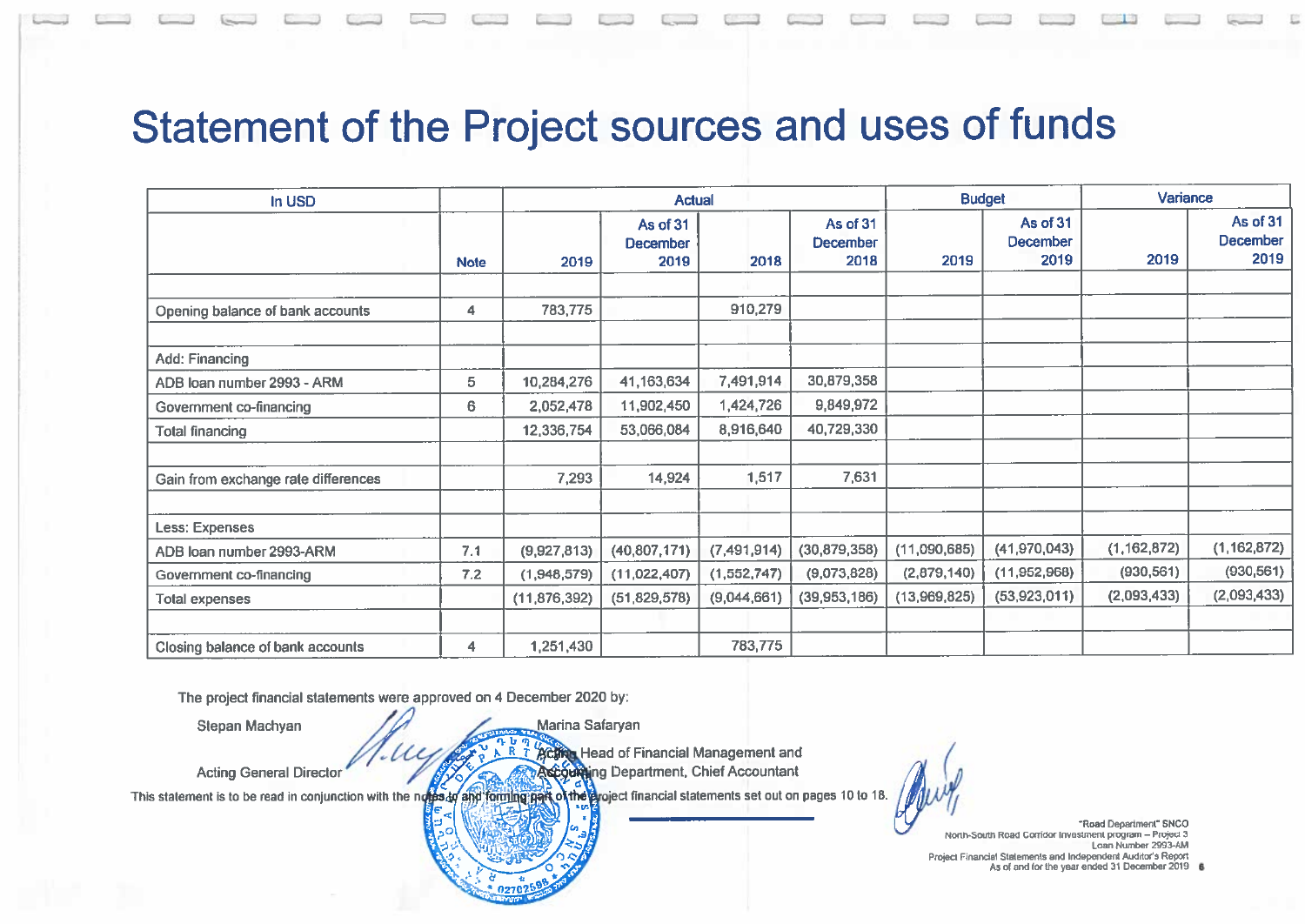# Advance account (USD) statement

Loan number 2993-ARM

In USD

|                               | 2019       | 2018       |
|-------------------------------|------------|------------|
|                               |            |            |
| Balance at 1 January          |            |            |
|                               |            |            |
| Add:                          |            |            |
| <b>ADB</b> funds              | 1,047,810  | 797,162    |
| <b>Total inflow</b>           | 1,047,810  | 797,162    |
|                               |            |            |
| Less:                         |            |            |
| Project expenses              | (691, 347) | (797, 162) |
| <b>Total outflow</b>          | (691, 347) | (797, 162) |
|                               |            |            |
| <b>Balance at 31 December</b> | 356,463    |            |
|                               |            |            |

The project financial statements were approved on 4 December 2020 by:

Stepan Machyan Marina Safaryan Acting Head of Financial Management and **Acting General Director** Accounting Department, Chief Accountant Tuy

This statement is to be read in conjunction with the notes to and forming part of the project financial statements set out on pages 10 to 18.

Noard Department Program<br>1976: 1976: 1976: 1976: 1976: 1976<br>Project Financial Statements and Independent Auditors Report<br>1976: As of and for the year ended 31 December 20

Road Departmen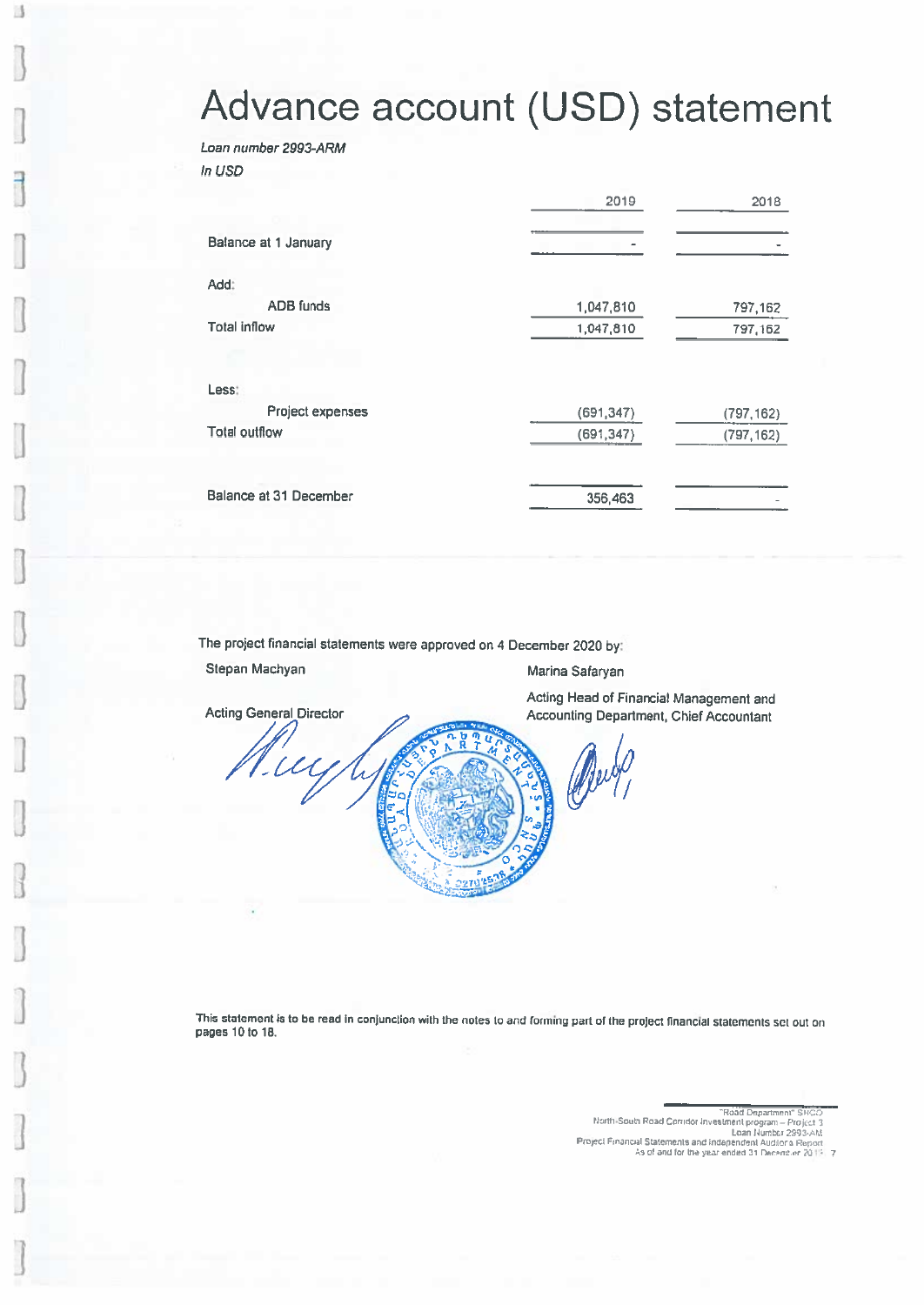# Government co-financing account (AMD) statement

Loan number 2993-ARM

In USD

|                                     | 2019        | 2018        |
|-------------------------------------|-------------|-------------|
| Balance at 1 January                | 1,951       | 6,655       |
| Add:                                |             |             |
| Government co-financing             | 2,054,429   | 1,431,369   |
| Returned amount to budget           | (1,951)     | (6, 643)    |
| <b>Total inflow</b>                 | 2,052,478   | 1,424,726   |
| Gain from exchange rate differences | 692         | 141         |
| Less:                               |             |             |
| Project expenses                    | (1,948,579) | (1,429,571) |
| <b>Total outflow</b>                | (1,948,579) | (1,429,571) |
| Balance at 31 December              | 106,542     | 1.951       |

The project financial statements were approved on 4 December 2020 by:

Stepan Machyan

Marina Safaryan

Acting Head of Financial Management and Accounting Department, Chief Accountant

**Acting General Director** 

Viny

This statement is to be read in conjunction with the notes to and forming part of the project financial statements set out on pages 10 to 18.

Road Department

Hoad Department "SNCO"<br>Project Financial Statements and Independent Arizogram<br>Project Financial Statements and Independent Audilors Report<br>As of and for the year ended 31 December 2019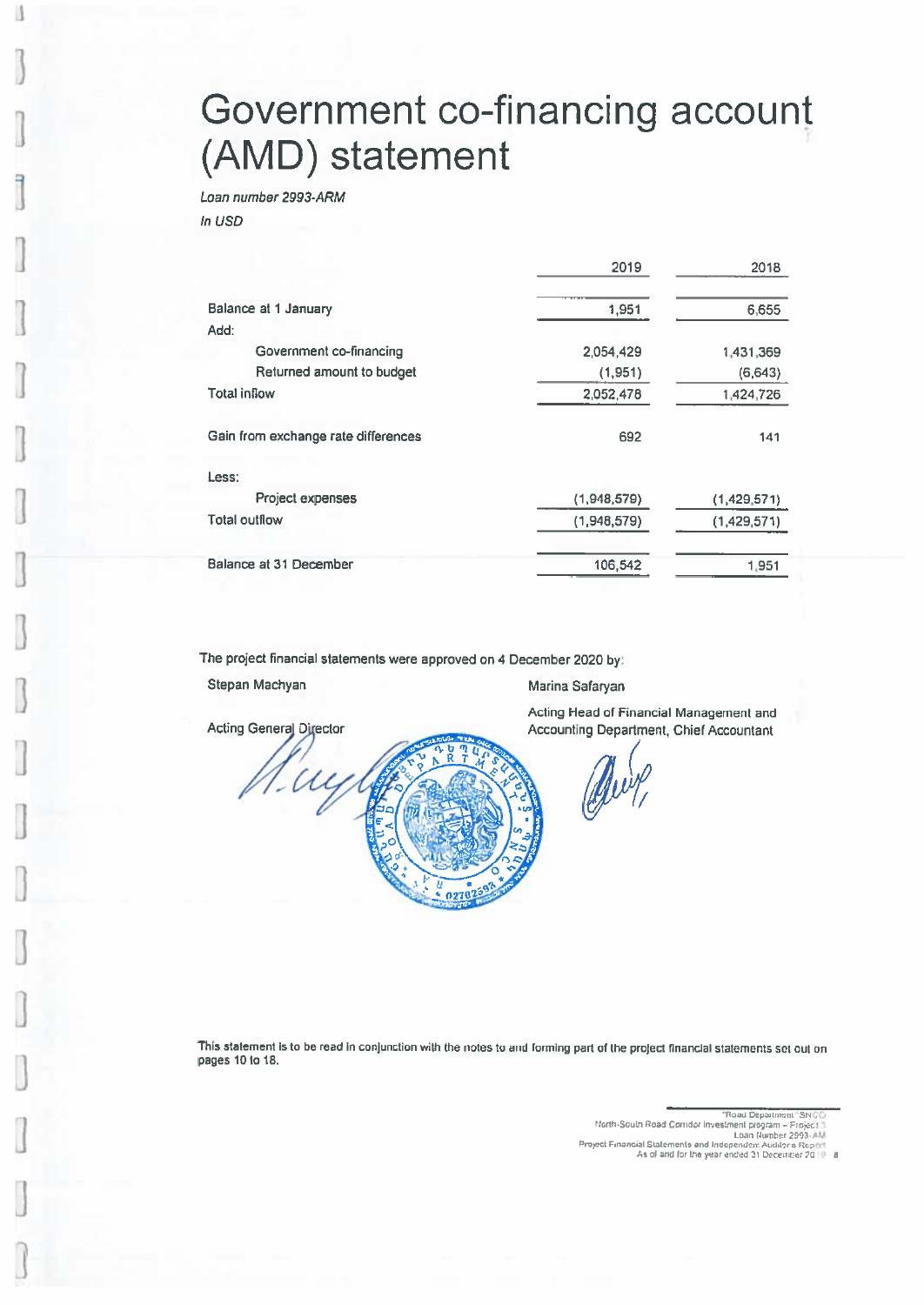# **SOE** withdrawal schedule

For the vear ended 31 December 2019

Loan number 2993-ARM

In USD

| No of      | <b>Item</b>                   |                                 | Contracts on Works, Goods, Consulting<br>Services and Project Management<br>Support |  |  |
|------------|-------------------------------|---------------------------------|-------------------------------------------------------------------------------------|--|--|
| withdrawal |                               | ADB percentage of<br>financing* | Amount to be<br>reimbursed                                                          |  |  |
|            |                               |                                 |                                                                                     |  |  |
| 00099      | 2. Consulting Services        | 100%                            | 2.912                                                                               |  |  |
|            | 4. Project Management Support | 100%                            | 66,588                                                                              |  |  |
| 00104      | 2. Consulting Services        | 100%                            | 8,894                                                                               |  |  |
|            | 4. Project Management Support | 100%                            | 59,916                                                                              |  |  |
| 00105      | 4. Project Management Support | 100%                            | 69,500                                                                              |  |  |
| 00114      | 2. Consulting Services        | 100%                            | 139,373                                                                             |  |  |
|            | 4. Project Management Support | 100%                            | 60,627                                                                              |  |  |
| Total      |                               |                                 | 407,810                                                                             |  |  |

#### For the year ended 31 December 2018

| No of<br>withdrawal | Item                          |                                 | Contracts on Works, Goods, Consulting<br>Services and Project Management<br>Support |  |  |
|---------------------|-------------------------------|---------------------------------|-------------------------------------------------------------------------------------|--|--|
|                     |                               | ADB percentage of<br>financing* | Amount to be<br>reimbursed                                                          |  |  |
| 00078               | 1. Works                      | 100%                            | 891,231                                                                             |  |  |
|                     | 2. Consulting Services        | 100%                            | 2.932                                                                               |  |  |
|                     | 3. Goods                      | 100%                            | 955                                                                                 |  |  |
|                     | 4. Project Management Support | 100%                            | 74,882                                                                              |  |  |
| 00080               | 2. Consulting Services        | 100%                            | 97,501                                                                              |  |  |
|                     | 4. Project Management Support | 100%                            | 54,348                                                                              |  |  |
| 00084               | 2. Consulting Services        | 100%                            | 40,635                                                                              |  |  |
|                     | 4. Project Management Support | 100%                            | 110,481                                                                             |  |  |
| 00086               | 1. Works                      | 100%                            | 5.895                                                                               |  |  |
|                     | 2. Consulting Services        | 100%                            | 86,579                                                                              |  |  |
|                     | 4. Project Management Support | 100%                            | 51,673                                                                              |  |  |
| 00090               | 2. Consulting Services        | 100%                            | 53,598                                                                              |  |  |
|                     | 3. Goods                      | 100%                            | 39,990                                                                              |  |  |
|                     | 4. Project Management Support | 100%                            | 56,462                                                                              |  |  |
| Total               |                               |                                 | 1,567,162                                                                           |  |  |

\* Exclusive of taxes and duties imposed within the territory of the Republic of Armenia

The project financial statements were approved on 4 December 2020 by:

Stepan Machyan

Marina Safaryan

**Acting General Director** 

Acting Head of Financial Management and Accounting Department, Chief Accountant

This statement is to be read in conjunction with the notes to and forming part of the project financial statements set out on pages 10 to 18.

02702

Mughy

Fload Department" Shocol Prode<br>North-South Road Corndor Investment program = Project 3<br>Loan Number 2993-AN<br>Project Financial Statements and Independent Audiors Report<br>As of and for the year ended 31 December 2019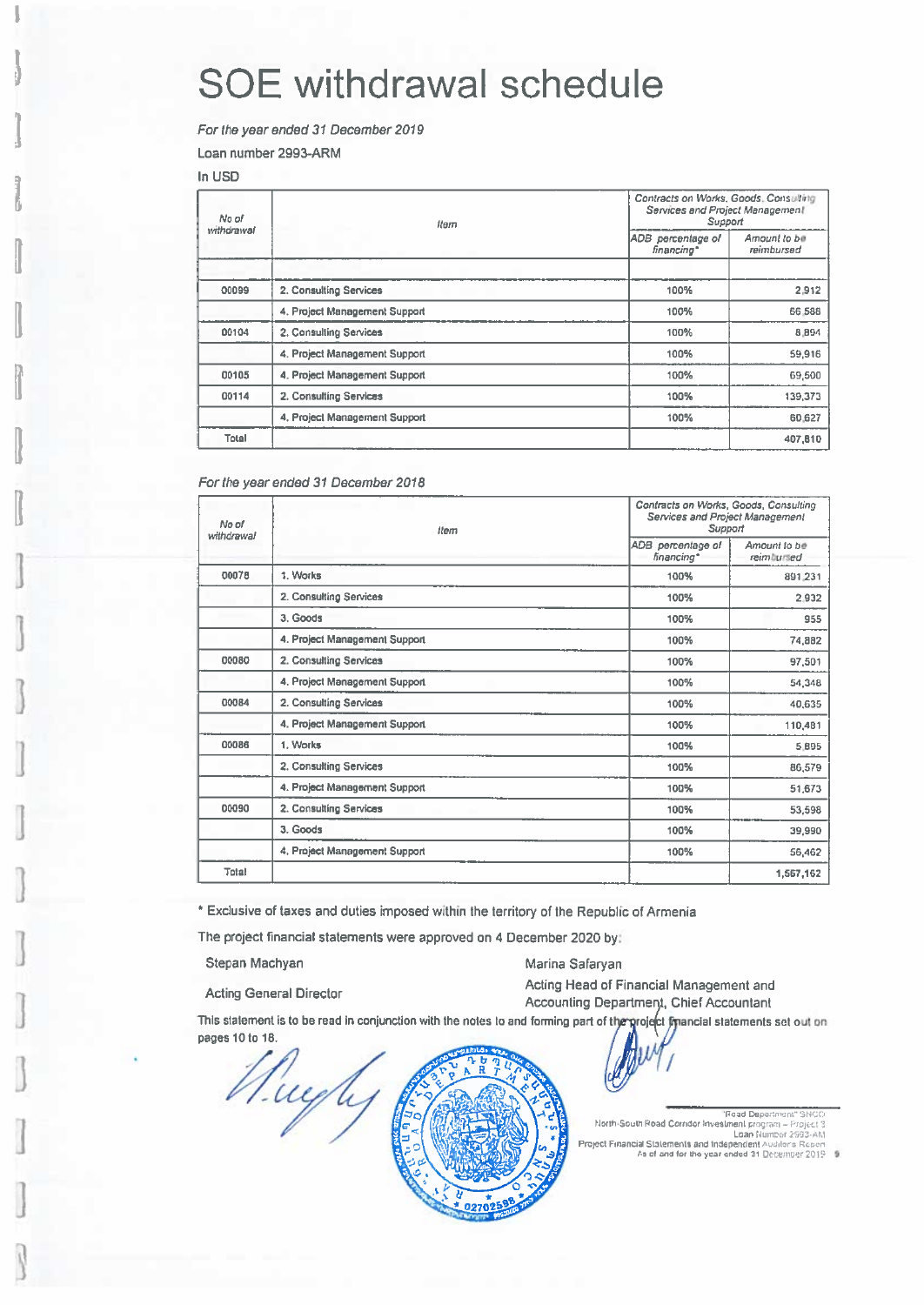# <span id="page-9-0"></span>Notes to the Project financial statements

### 1 Nature of operations and general information

The "Transport Project Implementation Organization" SNCO, which is the successor of State Agency "Transport Projects Implementation Unit" of the Ministry of Territorial Administration and Infrastructure of the Republic of Armenia and "North-South Road Corridor Investment Project Implementation Organization" SNCO, was established as a State Non-Commercial Organization by the Government Decree No 1304-A of the Government of the Republic of Armenia dated 15 December 2016. According to the decree N1969- A dated 26 December 2019 of the RA Government, the "Transport Project Implementation Organization" SNCO was renamed to "Road Department" SNCO (the "Organization").

The Organization implements the "North-South Road Corridor Investment Program - Project 3" (the "Project"), which is financed under the Loan Agreement 2993-ARM signed between the Government of the Republic of Armenia and the Asian Development Bank (the "ADB") on 11 March 2014. The loan was declared effective on 24 July 2014.

The budget of the Project is as follows:

Loan number 2993-ARM

|                      | In USD      |
|----------------------|-------------|
| <b>ADB</b>           | 100,000,000 |
| <b>RA Government</b> | 32,443,503  |
| Total                | 132,443,503 |

The objective of the Project is to develop a subregional and national road transport network within the Republic of Armenia. Upon implementation, the Project will:

- a) facilitate efficient subregional road transport transit;
- b) increase trade flows and competitiveness;
- c) lower transport costs;
- d) increase mobility and accessibility to markets, jobs and social services;
- e) improve governance.

The Project comprises the following parts:

- Part A. Reconstruction of the two-lane road section between towns of Talin and Lanjik of approximately 18.7 kilometers and widening such section to a four-lane dual carriageway;
- Part B. Preparation and implementation of a long term road subsector plan and road asset management and road maintenance administration system;
- Part C. Preparation of feasibility study for Artashat-Kajaran section (304 km) of the North-South corridor; and
- Part D. Project implementation support and preparation of a subsequent tranche under the Project, including preparation of the related feasibility study and detailed engineering design.

"Road Department" SNCO North-South Road Corridor Investment program – Project 3

Loan Number 2993-AM

Project Financial Statements and Independent Auditor's Report As of and for the year ended 31 December 2019 **10**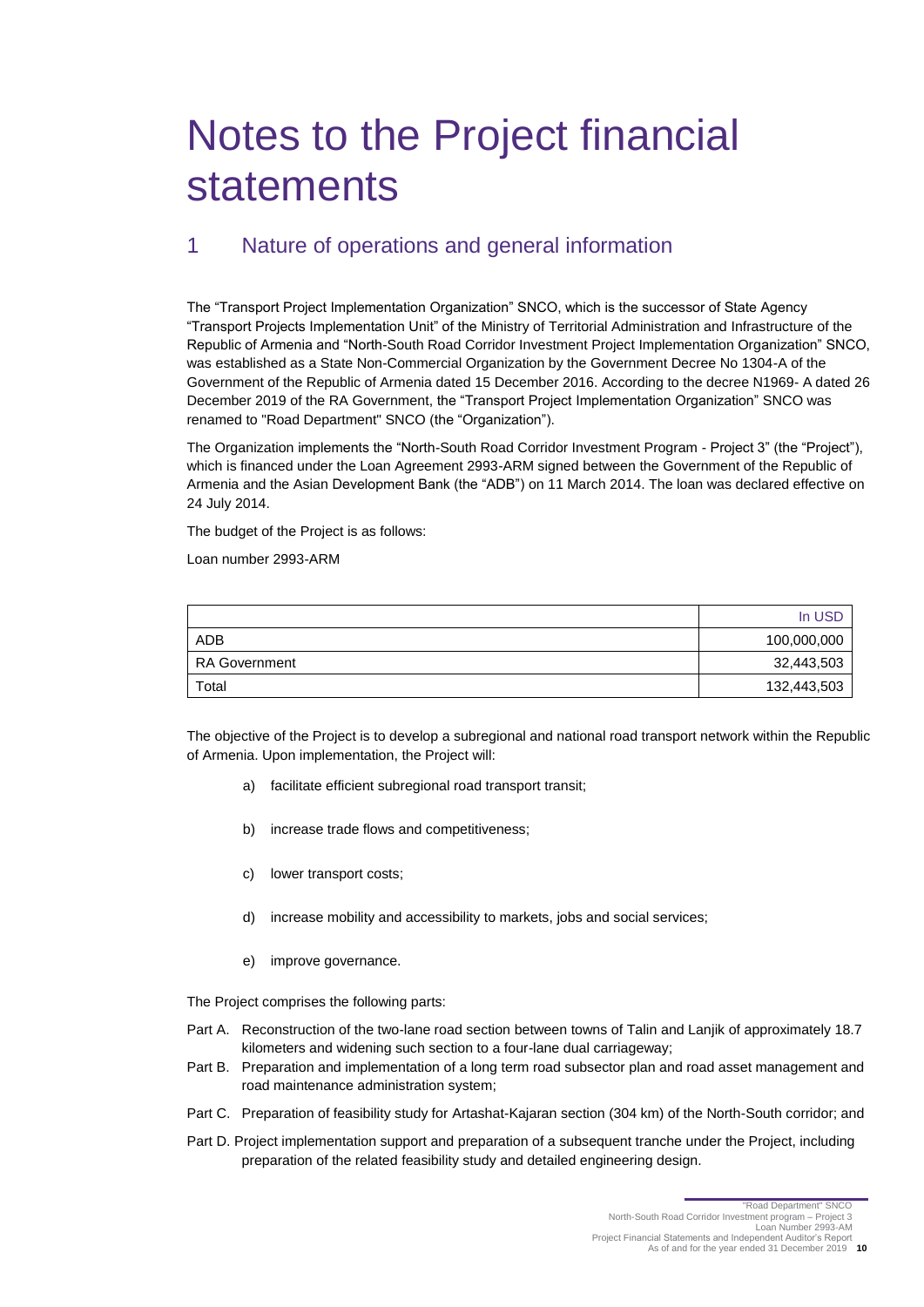The Project closing date is 31 December 2023.

The Project is mainly financed through the following categories:

Loan number 2993-ARM

|                | Category                              |                                                                          | <b>ADB Financing</b>                                               |
|----------------|---------------------------------------|--------------------------------------------------------------------------|--------------------------------------------------------------------|
| <b>Number</b>  | <b>Item</b>                           | <b>Total Amount</b><br>Allocated for<br><b>ADB Financing</b><br>(In USD) | Percentage and<br>basis for<br>withdrawal from<br>the Loan Account |
|                | Works                                 | 65,000,000                                                               | 100 percent of<br>total expenditure*                               |
| $\overline{2}$ | <b>Consulting Services</b>            | 10,600,000                                                               | 100 percent of<br>total expenditure*                               |
| 3              | Goods                                 | 2,400,000                                                                | 100 percent of<br>total expenditure*                               |
| 4              | Project Management Support            | 3,400,000                                                                | 100 percent of<br>total expenditure*                               |
| 5              | Interest Charge and Commitment Charge | 5,000,000                                                                | 100 percent of<br>amounts due                                      |
| 6              | Unallocated                           | 13,600,000                                                               |                                                                    |
|                | Total                                 | 100,000,000                                                              |                                                                    |

\* Exclusive of taxes and duties imposed within the territory of the Republic of Armenia.

The financing of land acquisition and resettlement within the scope of the Project is implemented from Government of Armenia sources.

The operating address of the Organization is Government House 3, Republic Square, Yerevan, Armenia.

During the reporting year the average number of the staff involved in the Project was 12 (2018` 14).

### 2 Significant accounting policies

#### 2.1 Basis of preparation

The project financial statements have been prepared in accordance with IPSAS Financial Reporting Under the Cash Basis of Accounting. Under this basis of accounting financing is recognized when received rather than when earned and expenses are recognized when paid rather than when incurred. The project financial statements also comply with the Asian Development Bank guidelines ("Project Financial Management and Analysis") and the covenants of the Loan number 2993-ARM.

### 2.2 Financing

The Project financing is recognized as such and included in the project financial statements only when suppliers are paid from the loan account for direct payment procedures. Advance account financing is recognized as such and included in the project financial statements only when the funds from the loan account are transmitted to the advance account opened in the State Treasury of the Republic of Armenia.

The amounts of the Government co-financing are recognized as such and included in the project financial statements when the funds are transmitted to the Project current account (the "Government co-financing account"), which is opened in the State Treasury of the Republic of Armenia.

> Road Department" SNCO"<br>North-South Road Corridor Investment program – Project 3 Loan Number 2993-AM Project Financial Statements and Independent Auditor's Report As of and for the year ended 31 December 2019 **11**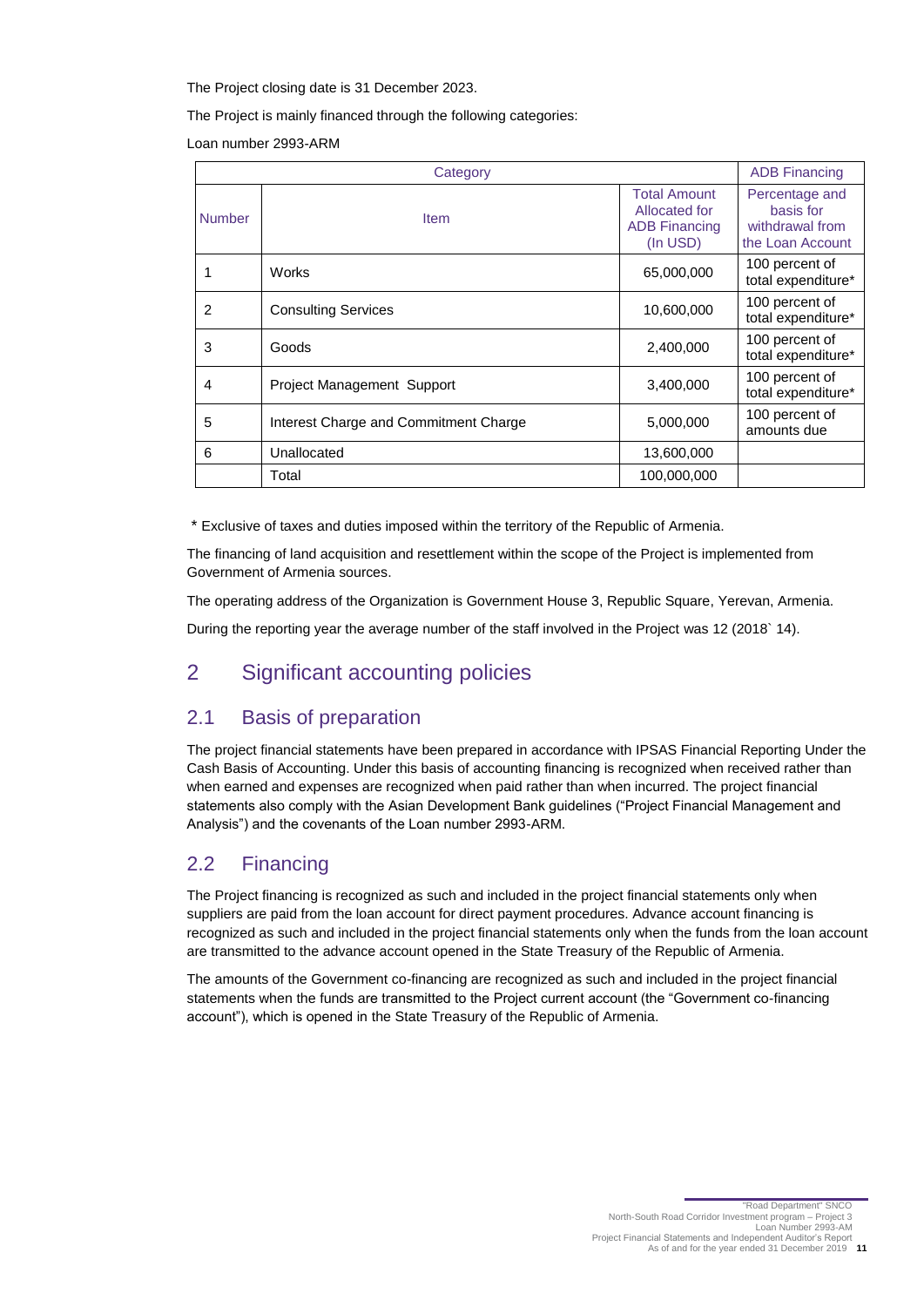### 2.3 Planned expenses

As of the end of the year "Planned Project Expenses" comprise the sum of the amount of "Actual Project Expenses" as of the end of the previous year and the annual budget expenses of the reporting year.

#### 2.4 Expenses

The Project expenses are recognized as such and included in the project financial statements when the payment is made to suppliers of goods, works and/or services. The payments are made either directly from the Loan account or from the advance and Government co-financing accounts. The costs of fixed assets acquired are recognized as an expense in the Statement of Project sources and uses of funds. For certain users the cost of acquired fixed assets is disclosed in note [3.](#page-11-0)

### 2.5 Functional and presentation currency

The national currency of Armenia is the Armenian dram ("dram"), which is the Organization's functional currency, since this currency best reflects the economic substance of the underlying events and transactions of the Organization.

These project financial statements are presented in US dollars (presentation currency).

Government co-financing amounts in Armenian drams and payments made from those amounts are converted into USD applying the exchange rate announced by the Central Bank of Armenia on the previous date of the transaction. For direct payments denominated in currency other than the functional currency to the contractor/consultant from the ADB share, the exchange rate set out for the presentation of the operation in the system LFIS (lfis.adb.org) is used.

In preparing the project financial statements, transactions in currencies other than the functional currency are recorded at the rates of exchange announced by the Central Bank of Armenia prevailing on the previous dates of the transactions. At the reporting date, monetary items denominated in AMD are retranslated into USD at the rate announced by the Central Bank of Armenia prevailing on that date, which is 479.7 Armenian drams for 1 US dollar as of 31 December 2019 (483.75 Armenian drams for 1 US dollar as of 31 December 2018).

### <span id="page-11-0"></span>3 Fixed assets

The fixed assets of the Project consist of property and equipment purchased for the needs of the Organization for the period of the Project implementation. The cost of fixed assets includes purchase price and other related acquisition costs which were financed from the ADB funds. The fixed assets actually used within the framework of the Project consist of the following:

In USD For the year

|                                 | ended 31                 | As of 31      | As of 31      |
|---------------------------------|--------------------------|---------------|---------------|
|                                 | December 2019            | December 2019 | December 2018 |
| Computer software and equipment |                          | 21,010        | 21,010        |
| Furniture                       | $\overline{\phantom{0}}$ | 833           | 833           |
| Other                           | $\overline{\phantom{0}}$ | 687           | 687           |
|                                 | ۰                        | 22,530        | 22,530        |
|                                 |                          |               |               |

Loan Number 2993-AM

<sup>&</sup>quot;Road Department" SNCO North-South Road Corridor Investment program – Project 3

Project Financial Statements and Independent Auditor's Report As of and for the year ended 31 December 2019 **12**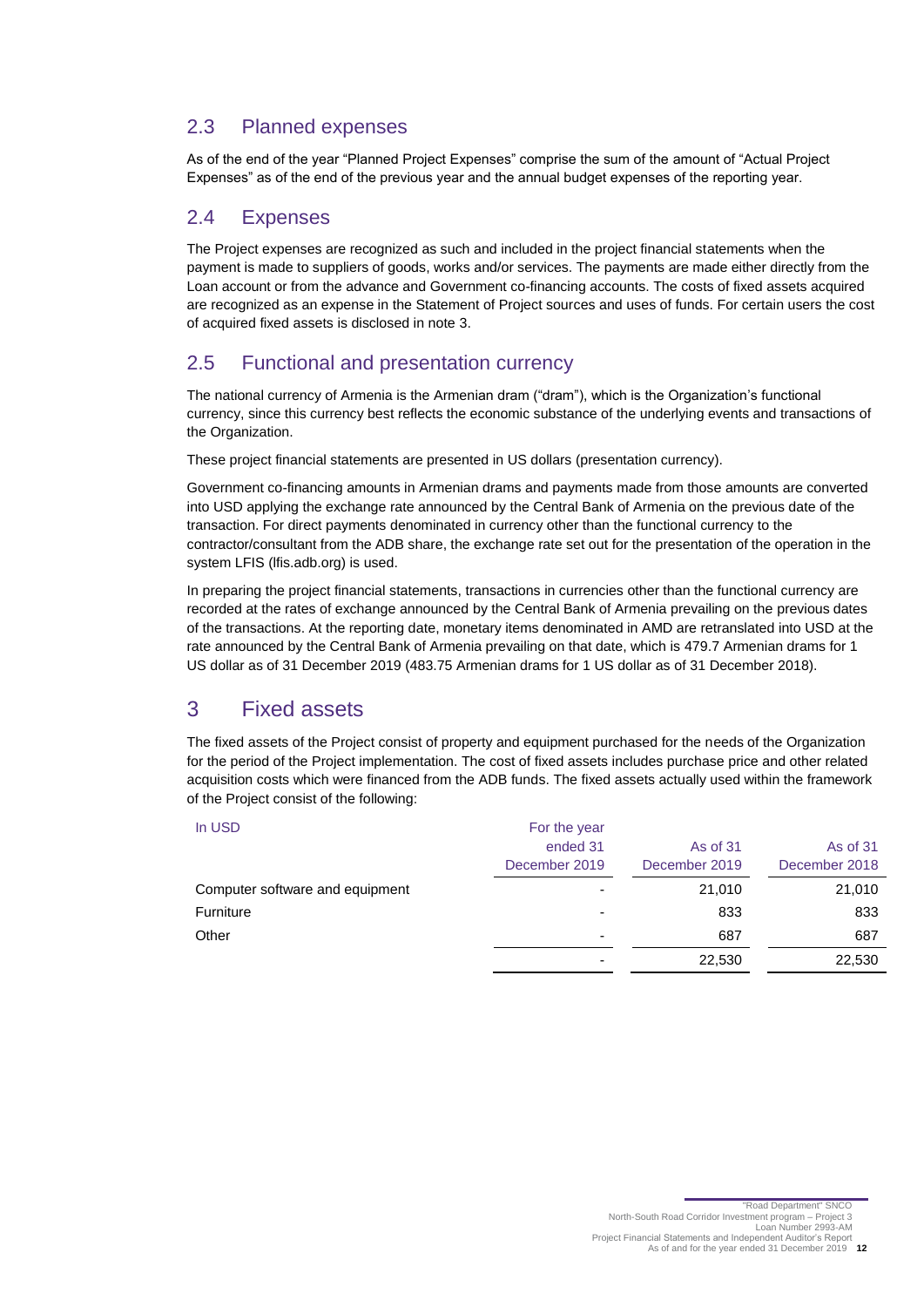### 4 Bank accounts

The account balances of the Project are stated in the following table:

|                                                 | As of 31 December 2019 |               |  |
|-------------------------------------------------|------------------------|---------------|--|
|                                                 | In USD                 | In AMD        |  |
| ADB advance account in USD                      | 356,463                | 170,995,301   |  |
| Government co-financing account in AMD          | 106.542                | 51,108,119    |  |
| Bank account in AMD (account 15100-09017860800) | 788.425                | 378, 207, 374 |  |
| Total                                           | 1,251,430              | 600,310,794   |  |

|                                                 | As of 31 December 2018 |             |  |
|-------------------------------------------------|------------------------|-------------|--|
|                                                 | In USD                 | In AMD      |  |
| Government co-financing account in AMD          | 1.951                  | 943.620     |  |
| Bank account in AMD (account 15100-09017860800) | 781.824                | 378,207,374 |  |
| Total                                           | 783.775                | 379,150,994 |  |

# 5 ADB financing

| In USD               | For the year<br>ended 31<br>December 2019 | As of 31<br>December 2019 | For the year<br>ended 31<br>December 2018 | As of 31<br>December 2018 |
|----------------------|-------------------------------------------|---------------------------|-------------------------------------------|---------------------------|
| Loan number 2993-ARM |                                           |                           |                                           |                           |
| Advance account      | 1,047,810                                 | 5,561,419                 | 797.162                                   | 4,513,609                 |
| Direct payment       | 8,072,051                                 | 32,885,112                | 5,953,559                                 | 24,813,061                |
| Interest charge      | 1,164,415                                 | 2,717,103                 | 741.193                                   | 1,552,688                 |
|                      | 10,284,276                                | 41,163,634                | 7,491,914                                 | 30,879,358                |

# 6 Government co-financing

|                          | For the year  |               | For the year  |               |
|--------------------------|---------------|---------------|---------------|---------------|
| In USD                   | ended 31      | As of 31      | ended 31      | As of 31      |
|                          | December 2019 | December 2019 | December 2018 | December 2018 |
| Government co-financing  | 2,054,429     | 9,474,491     | 1,431,369     | 7,420,062     |
| Less: amount returned to |               |               |               |               |
| budget                   | (1,951)       | (8,686)       | (6,643)       | (6, 735)      |
|                          | 2,052,478     | 9,465,805     | 1,424,726     | 7,413,327     |
| Government co-financing, |               |               |               |               |
| LARP financing           |               | 2,533,963     |               | 2,533,963     |
| Less: amount returned to |               |               |               |               |
| budget                   |               | (97, 318)     |               | (97, 318)     |
|                          |               | 2,436,645     |               | 2,436,645     |
|                          | 2,052,478     | 11,902,450    | 1,424,726     | 9,849,972     |
|                          |               |               |               |               |

<sup>&</sup>quot;Road Department" SNCO North-South Road Corridor Investment program – Project 3 Loan Number 2993-AM Project Financial Statements and Independent Auditor's Report As of and for the year ended 31 December 2019 **13**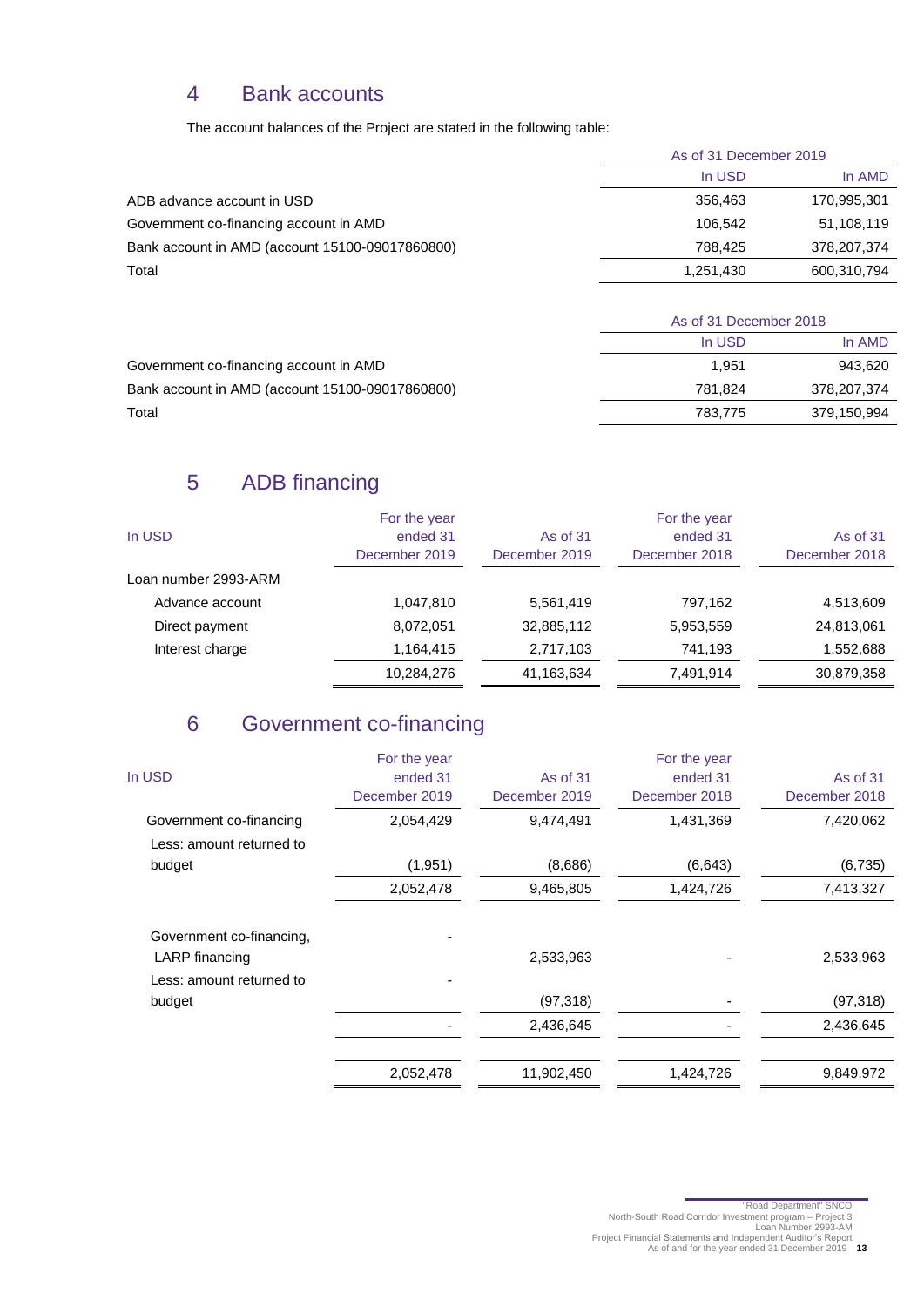# 7 Expenses

### 7.1 From ADB fund

In USD

|                                      | For the year ended 31 December 2019 |               |               |            | As of 31 December 2019 |               |
|--------------------------------------|-------------------------------------|---------------|---------------|------------|------------------------|---------------|
| Loan number 2993-<br><b>ARM</b>      | Actual                              | <b>Budget</b> | Variance      | Actual     | <b>Budget</b>          | Variance      |
| Works                                | 6,623,793                           | 7,399,242     | (775, 449)    | 29,077,540 | 29,852,989             | (775,449)     |
| <b>Consulting Services</b>           | 1,563,957                           | 1,928,156     | (364, 199)    | 6,705,550  | 7,069,749              | (364,199)     |
| Goods                                | 283,005                             | 279,777       | 3.228         | 332,620    | 329,392                | 3,228         |
| <b>Project Management</b><br>Support | 292.643                             | 319,095       | (26, 452)     | 1,974,358  | 2.000.810              | (26, 452)     |
| Interest and                         |                                     |               |               |            |                        |               |
| Commitment charge                    | 1,164,415                           | 1,164,415     | ٠             | 2,717,103  | 2,717,103              |               |
|                                      | 9.927.813                           | 11.090.685    | (1, 162, 872) | 40,807,171 | 41.970.043             | (1, 162, 872) |

Project Management Support is disclosed in the following table:

| In USD                           | For the year<br>ended 31<br>December 2019 | As of $31$<br>December 2019 |
|----------------------------------|-------------------------------------------|-----------------------------|
| Employee compensation            | 195,113                                   | 1,468,005                   |
| Rent expenses                    | 72,415                                    | 334,235                     |
| Consultation expenses            | 12,600                                    | 54,020                      |
| Trip expenses                    | 2,878                                     | 27,826                      |
| Machinery and equipment expenses |                                           | 18,976                      |
| Office expenses                  | 2,025                                     | 16,905                      |
| Communication expenses           | 667                                       | 12,049                      |
| Representation expenses          | 381                                       | 4,182                       |
| Other expenses                   | 6,564                                     | 38,160                      |
| Total                            | 292,643                                   | 1,974,358                   |

#### In USD

|                                      | For the year ended 31 December 2018<br>As of 31 December 2018 |               |             |            |               |             |
|--------------------------------------|---------------------------------------------------------------|---------------|-------------|------------|---------------|-------------|
| Loan number 2993-<br><b>ARM</b>      | Actual                                                        | <b>Budget</b> | Variance    | Actual     | <b>Budget</b> | Variance    |
| Works                                | 4,771,138                                                     | 5,454,445     | (683, 307)  | 22,453,747 | 23,137,054    | (683, 307)  |
| <b>Consulting Services</b>           | 1,600,042                                                     | 2,696,883     | (1,096,841) | 5,141,593  | 6,238,434     | (1,096,841) |
| Goods                                | 39,990                                                        | 41.312        | (1,322)     | 49,615     | 50,937        | (1, 322)    |
| <b>Project Management</b><br>Support | 339.551                                                       | 384,467       | (44, 916)   | 1,681,715  | 1,726,631     | (44,916)    |
| Interest and<br>Commitment charge    | 741,193                                                       | 741,193       | ۰           | 1,552,688  | 1,552,688     |             |
|                                      | 7,491,914                                                     | 9.318.300     | (1,826,386) | 30,879,358 | 32,705,744    | (1,826,386) |

Project Management Support is disclosed in the following table:

<sup>&</sup>quot;Road Department" SNCO North-South Road Corridor Investment program – Project 3 Loan Number 2993-AM Project Financial Statements and Independent Auditor's Report As of and for the year ended 31 December 2019 **14**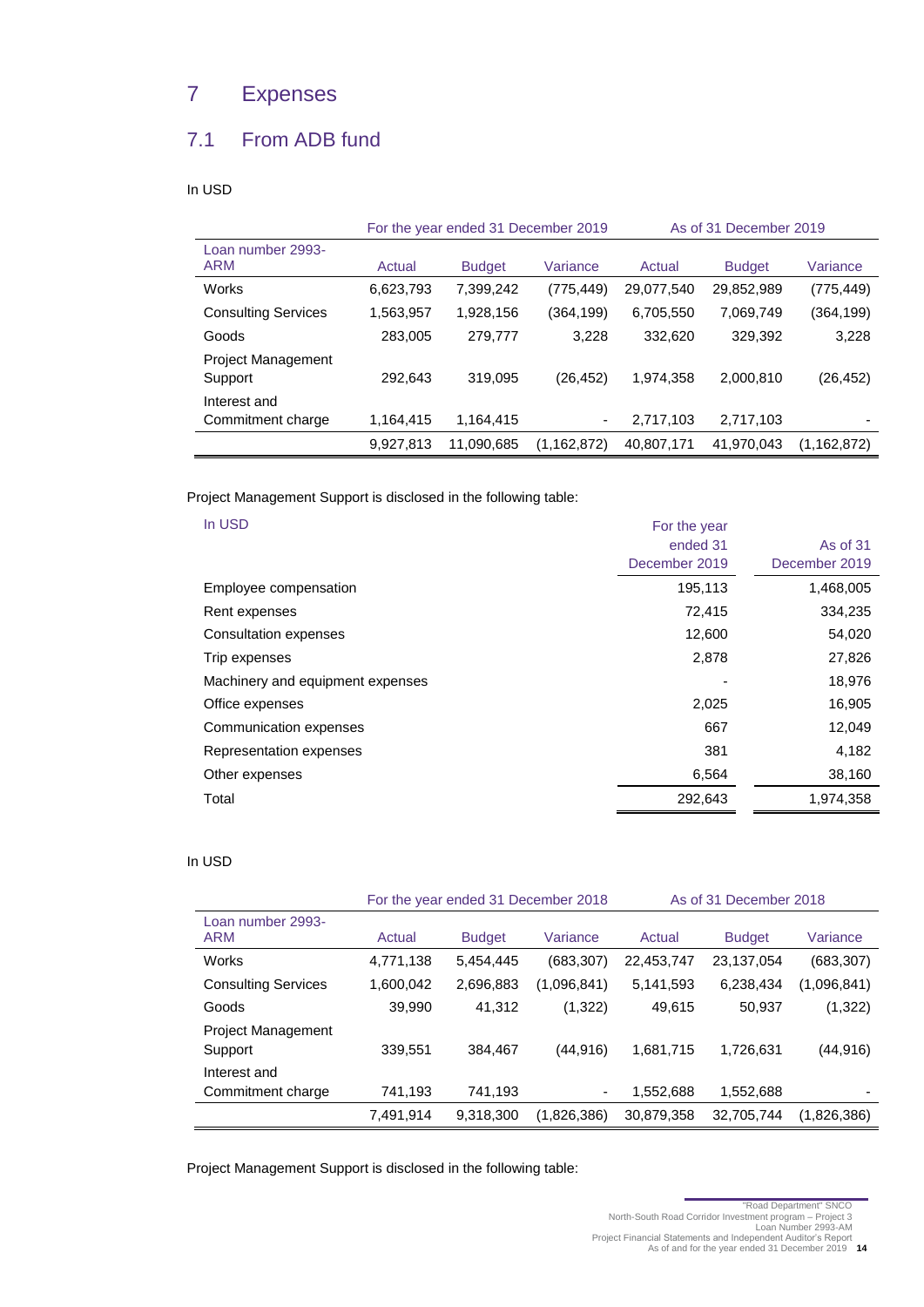| In USD                           | For the year<br>ended 31<br>December 2018 | As of 31<br>December 2018 |
|----------------------------------|-------------------------------------------|---------------------------|
| Employee compensation            | 239,742                                   | 1,272,892                 |
| Rent expenses                    | 72,538                                    | 261,820                   |
| Consultation expenses            | 10,991                                    | 41,420                    |
| Trip expenses                    | 3,464                                     | 24,948                    |
| Machinery and equipment expenses |                                           | 18,976                    |
| Office expenses                  | 3,726                                     | 14,880                    |
| Communication expenses           | 305                                       | 11,382                    |
| Representation expenses          | 617                                       | 3,801                     |
| Other expenses                   | 8,168                                     | 31,596                    |
| Total                            | 339,551                                   | 1,681,715                 |

# 7.2 From government co-financing amounts

#### In USD

| Loan number 2993-<br><b>ARM</b> | For the year ended 31 December 2019 |               | As of 31 December 2019 |            |               |            |
|---------------------------------|-------------------------------------|---------------|------------------------|------------|---------------|------------|
|                                 | Actual                              | <b>Budget</b> | Variance               | Actual     | <b>Budget</b> | Variance   |
| <b>Works</b>                    | 1,460,812                           | 2.107.446     | (646, 634)             | 7,708,516  | 8,355,150     | (646, 634) |
| <b>Consulting Services</b>      | 387,818                             | 661,052       | (273, 234)             | 1,496,747  | 1,769,981     | (273, 234) |
| Land Acquisition and            |                                     |               |                        |            |               |            |
| Resettlement                    |                                     | 8.221         | (8,221)                | 1,650,508  | 1,658,729     | (8,221)    |
| Goods                           | 79.826                              | 79.055        | 771                    | 81,747     | 80,976        | 771        |
| <b>Project Management</b>       |                                     |               |                        |            |               |            |
| Support                         | 20,123                              | 23.366        | (3,243)                | 84,889     | 88,132        | (3,243)    |
|                                 | 1,948,579                           | 2,879,140     | (930, 561)             | 11,022,407 | 11,952,968    | (930, 561) |

Project Management Support is disclosed in the following table:

| In USD                           | For the year  |               |
|----------------------------------|---------------|---------------|
|                                  | ended 31      | As of 31      |
|                                  | December 2019 | December 2019 |
| Rent expenses                    | 14,721        | 54,883        |
| Consultation expenses            | 4,248         | 17,511        |
| Machinery and equipment expenses |               | 3,460         |
| Office expenses                  | 109           | 2,825         |
| Communication expenses           | 21            | 2,154         |
| Representation expenses          | 49            | 234           |
| Other expenses                   | 975           | 3,822         |
| Total                            | 20,123        | 84,889        |

"Road Department" SNCO<br>
North-South Road Corridor Investment program – Project 3<br>
Loan Number 2993-AM<br>
Project Financial Statements and Independent Auditor's Report<br>
As of and for the year ended 31 December 2019 **15**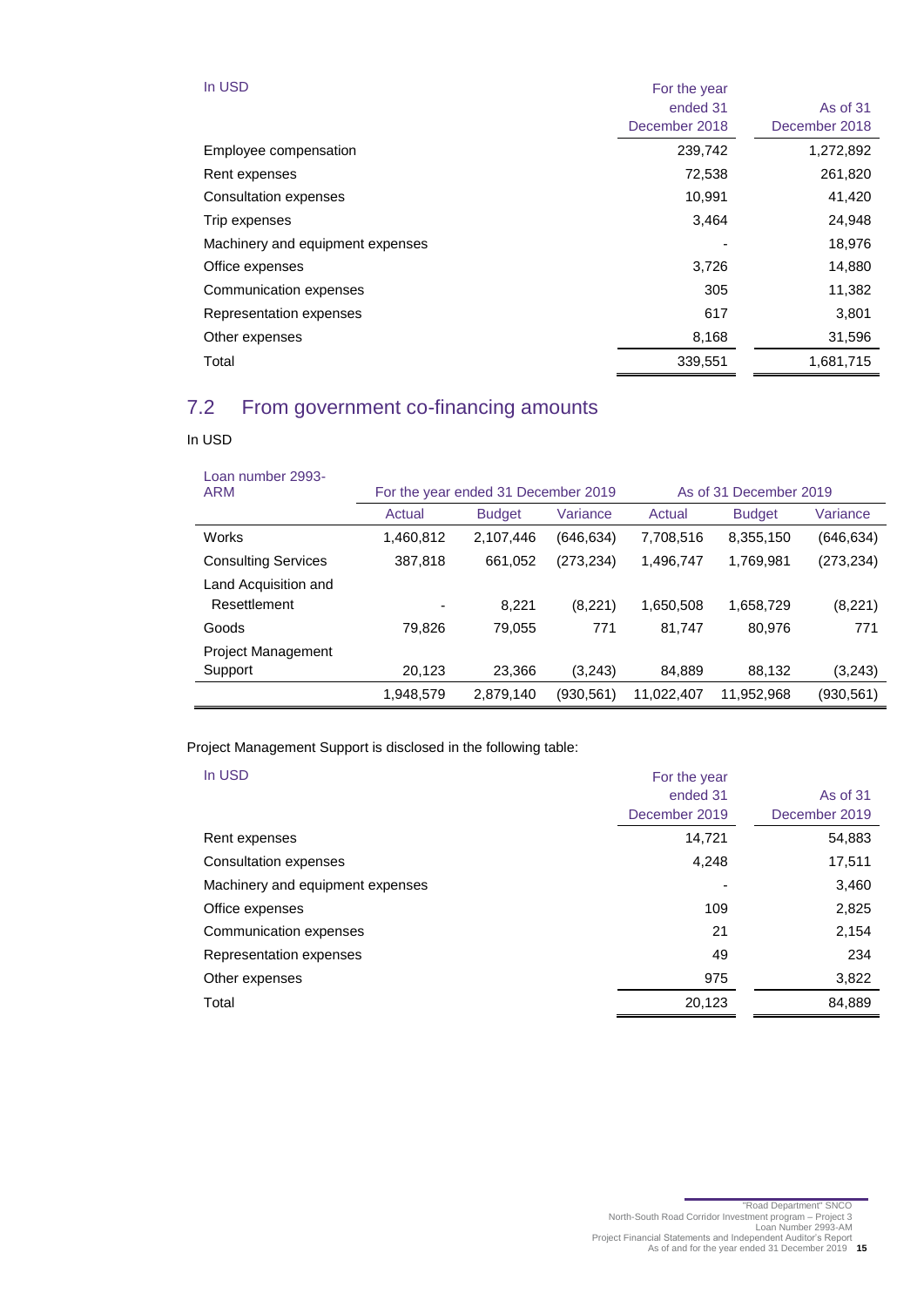#### In USD

#### Loan number 2993-

| <b>ARM</b>                 | For the year ended 31 December 2018 |               | As of 31 December 2018 |           |               |            |
|----------------------------|-------------------------------------|---------------|------------------------|-----------|---------------|------------|
|                            | Actual                              | <b>Budget</b> | Variance               | Actual    | <b>Budget</b> | Variance   |
| Works                      | 1,069,272                           | 1,306,551     | (237, 279)             | 6,247,704 | 6,484,983     | (237, 279) |
| <b>Consulting Services</b> | 340,176                             | 354,825       | (14,649)               | 1,108,929 | 1,123,578     | (14, 649)  |
| Land Acquisition and       |                                     |               |                        |           |               |            |
| Resettlement               | 123,176                             | ۰             | 123.176                | 1.650.508 | 1,527,332     | 123,176    |
| Goods                      |                                     |               |                        | 1,921     | 1.921         |            |
| <b>Project Management</b>  |                                     |               |                        |           |               |            |
| Support                    | 20,123                              | 22.627        | (2,504)                | 64,766    | 67.270        | (2,504)    |
|                            | 1,552,747                           | 1,684,003     | (131, 256)             | 9,073,828 | 9,205,084     | (131, 256) |

Project Management Support is disclosed in the following table:

| In USD                           | For the year<br>ended 31 | As of 31      |
|----------------------------------|--------------------------|---------------|
|                                  | December 2018            | December 2018 |
| Rent expenses                    | 14,508                   | 40,162        |
| Consultation expenses            | 3,943                    | 13,263        |
| Machinery and equipment expenses |                          | 3,460         |
| Office expenses                  | 577                      | 2,716         |
| Communication expenses           | 20                       | 2,133         |
| Representation expenses          | 58                       | 185           |
| Other expenses                   | 1,017                    | 2,847         |
| Total                            | 20,123                   | 64,766        |

# "Road Department" SNCO North-South Road Corridor Investment program – Project 3 Loan Number 2993-AM Project Financial Statements and Independent Auditor's Report As of and for the year ended 31 December 2019 **16**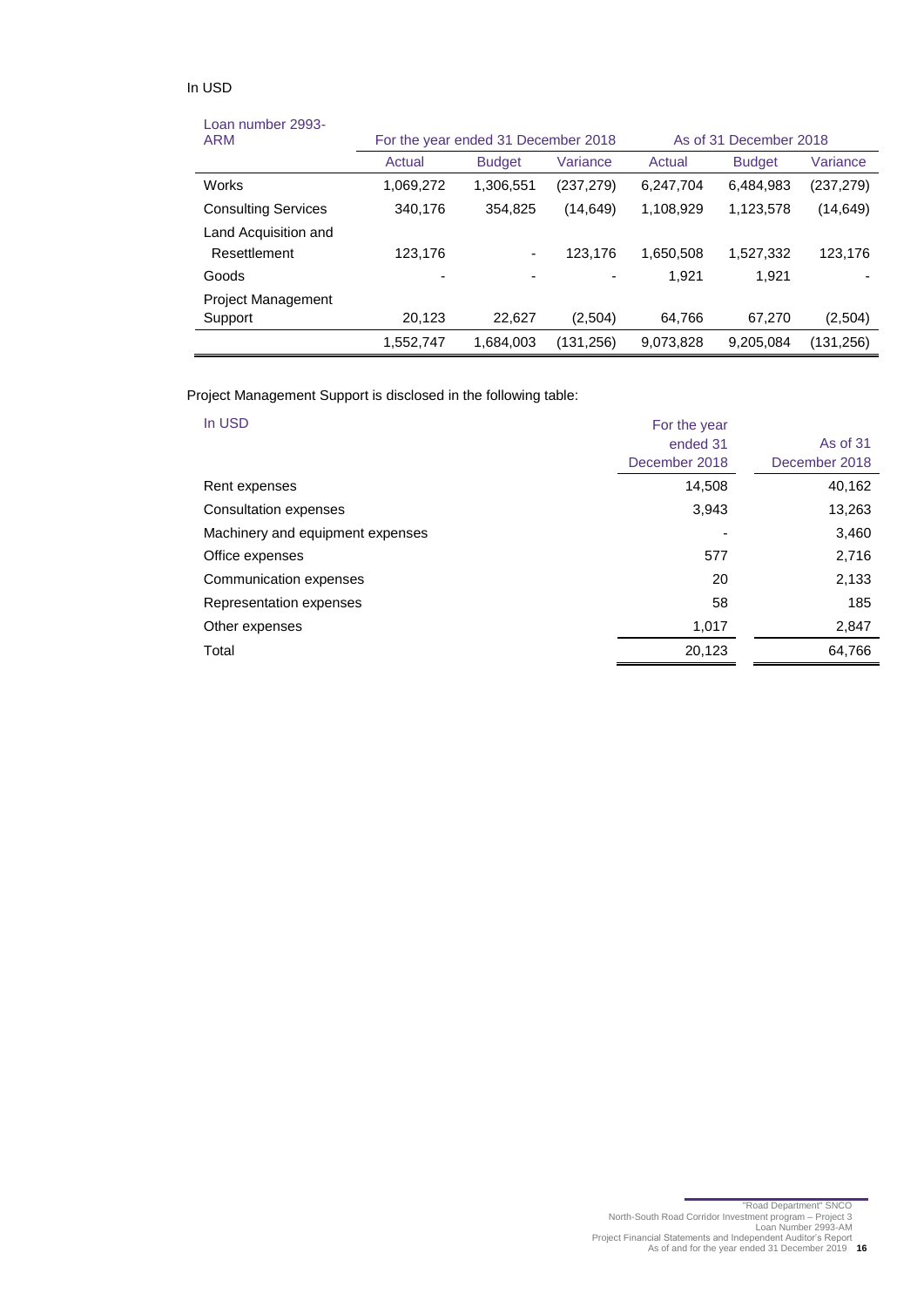# 8 Reconciliation between the amounts received by the Organization and disbursed by the ADB

*Loan number 2993-ARM For the year ended 31 December 2019*

| In USD                                      | <b>ADB</b> | Organization | <b>Difference</b> |
|---------------------------------------------|------------|--------------|-------------------|
| <b>Works</b>                                |            |              |                   |
| 00095                                       | 357,335    | 357,335      |                   |
| 00096                                       | 90,318     | 90,318       |                   |
| 00097                                       | 786,701    | 786,701      |                   |
| 00098                                       | 199,301    | 199,301      |                   |
| 00100                                       | 375,513    | 375,513      |                   |
| 00101                                       | 350,830    | 350,830      |                   |
| 00106                                       | 3,380,250  | 3,380,250    |                   |
| 00107                                       | 572,539    | 572,539      |                   |
| 00110                                       | 407,647    | 407,647      |                   |
| 00111                                       | 103,359    | 103,359      |                   |
|                                             | 6,623,793  | 6,623,793    |                   |
| <b>Consulting Services</b>                  |            |              |                   |
| 00094                                       | 576,600    | 576,600      |                   |
| 00099                                       | 2,912      | 2,912        |                   |
| 00102                                       | 7,136      | 7,136        |                   |
| 00103                                       | 11,236     | 11,236       |                   |
| 00104                                       | 8,894      | 8,894        |                   |
| 00108                                       | 38,440     | 38,440       |                   |
| 00109                                       | 531,841    | 531,841      |                   |
| 00114                                       | 139,373    | 139,373      |                   |
|                                             | 1,316,432  | 1,316,432    |                   |
| Goods                                       |            |              |                   |
| 00093                                       | 283,005    | 283,005      |                   |
|                                             | 283,005    | 283,005      |                   |
| <b>Project Management</b><br><b>Support</b> |            |              |                   |
| 00099                                       | 66,588     | 66,588       |                   |
| 00104                                       | 59,916     | 59,916       |                   |
| 00105                                       | 69,500     | 69,500       |                   |
| 00114                                       | 60,627     | 60,627       |                   |
|                                             | 256,631    | 256,631      |                   |
|                                             |            |              |                   |
| <b>Advance</b>                              |            |              |                   |
| 00113                                       | 640,000    | 640,000      |                   |
|                                             | 640,000    | 640,000      |                   |
| Interest                                    | 1,164,415  | 1,164,415    |                   |
| Total                                       | 10,284,276 | 10,284,276   |                   |
|                                             |            |              |                   |

"Road Department" SNCO North-South Road Corridor Investment program – Project 3 Loan Number 2993-AM Project Financial Statements and Independent Auditor's Report As of and for the year ended 31 December 2019 **17**